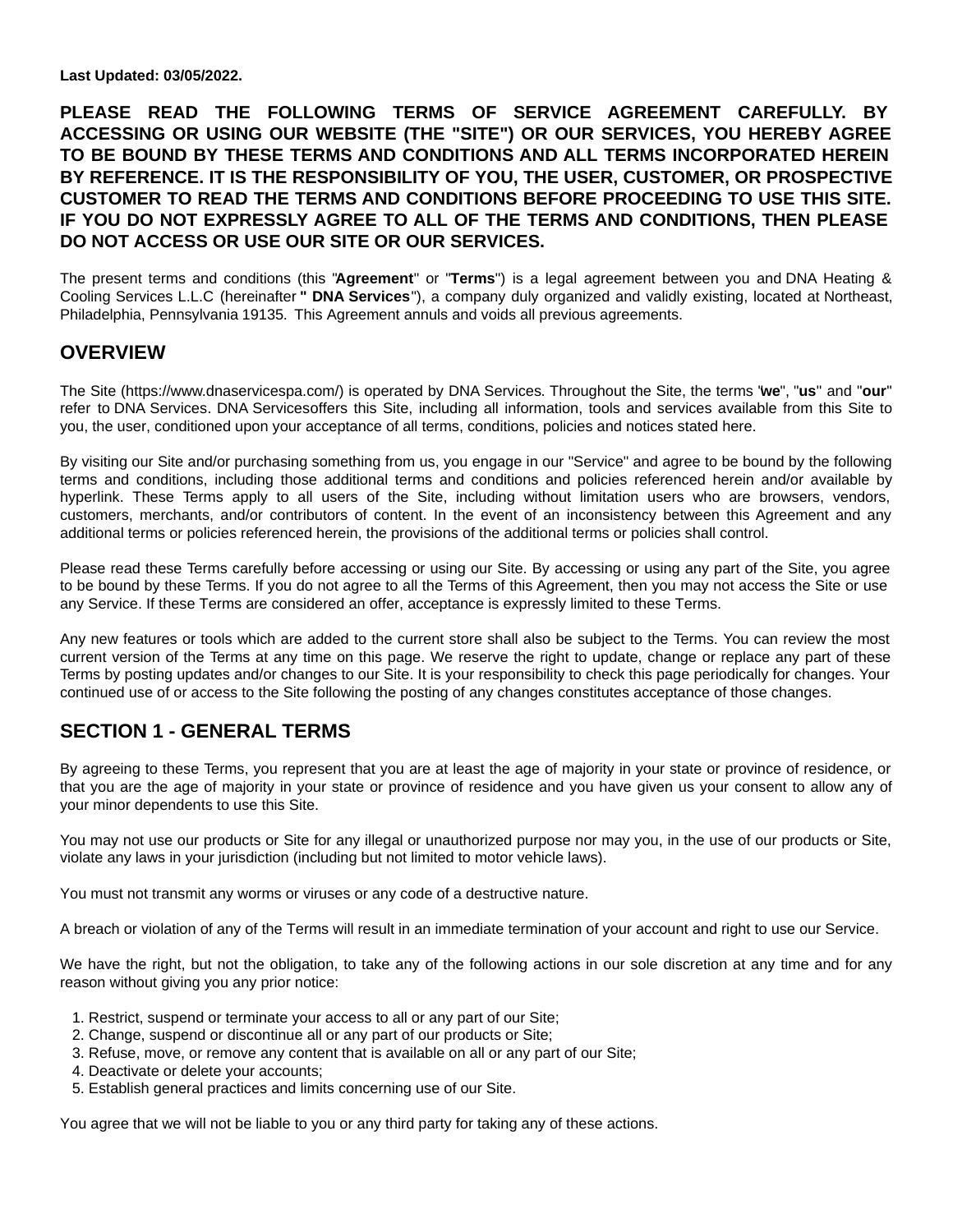You understand and agree that our Site may include communications such as service announcements and administrative or legal notices from us. Please note that you cannot opt out of receiving these notices.

You understand that your content (not including credit card information), may be transferred unencrypted and involve (a) transmissions over various networks; and (b) changes to conform and adapt to technical requirements of connecting networks or devices. Credit card information is always encrypted during transfer over networks.

You agree not to reproduce, duplicate, copy, sell, resell or exploit any portion of the Site, use of the Site, or access to the Site or any contact on the Site, without express written permission by us.

You may not modify, publish, transmit, reverse engineer, participate in the transfer or sale, create derivative works, or in any way exploit any of the content, in whole or in part, found on the Site. DNA Servicescontent is not for resale. Use of the Site does not entitle users to make any unauthorized use of any protected content, and in particular you will not delete or alter any proprietary rights or attribution notices in any content. You will use protected content solely for your personal use, and will make no other use of the content without the express written permission of DNA Services and the copyright owner. You agree that you do not acquire any ownership rights in any protected content. We do not grant you any licenses, express or implied, to the intellectual property of DNA Services or our licensors except as expressly authorized by these Terms.

## **SECTION 2 - CREATING AN ACCOUNT**

Once you create an account with us, you are registered on the DNA Services Site. The terms "member," "membership," and "account" all refer to this registration as a member on DNA Services's Site. If you are merely surfing or browsing through the Site and have not yet created an account, your use of the Site is still subject to this Agreement; if you do not agree to this Agreement, do not use the Site.

When you create an account, you will provide a unique username and email. We will also ask you to create a password. Because any activities that occur under your username or password are your responsibility it is important for you to keep your username and/or password secure. You may not assign or otherwise transfer your account to any other person or entity. You acknowledge that DNA Services is not responsible for third party access to your account that results from theft or misappropriation of your account. Notify us immediately if you believe that someone has used your username, email, or password without your authorization.

Furthermore, the registering party hereby acknowledges, understands and agrees to:

a) furnish factual, correct, current and complete information with regards to yourself as may be requested by the data registration process, and

b) maintain and promptly update your registration and profile information in an effort to maintain accuracy and completeness at all times.

If anyone knowingly provides any information of a false, untrue, inaccurate or incomplete nature, DNA Heating & Cooling Services L.L.C will have sufficient grounds and rights to suspend or terminate the member in violation of this aspect of the Agreement, and as such refuse any and all current or future use of DNA Heating & Cooling Services L.L.C Services, or any portion thereof.

### **SECTION 3 - CONDUCT**

As a user or member of the Site, you herein acknowledge, understand and agree that all information, text, software, data, photographs, music, video, messages, tags or any other content, whether it is publicly or privately posted and/or transmitted, is the expressed sole responsibility of the individual from whom the content originated. In short, this means that you are solely responsible for any and all content posted, uploaded, emailed, transmitted or otherwise made available by way of the DNA Services Services, and as such, we do not guarantee the accuracy, integrity or quality of such content. It is expressly understood that by use of our Services, you may be exposed to content including, but not limited to, any errors or omissions in any content posted, and/or any loss or damage of any kind incurred as a result of the use of any content posted, emailed, transmitted or otherwise made available by DNA Services.

Furthermore, you herein agree not to make use of DNA Heating & Cooling Services L.L.Cs Services for the purpose of:

a) uploading, posting, emailing, transmitting, or otherwise making available any content that shall be deemed unlawful, harmful, threatening, abusive, harassing, tortious, defamatory, vulgar, obscene, libelous, or invasive of another's privacy or which is hateful, and/or racially, ethnically, or otherwise objectionable;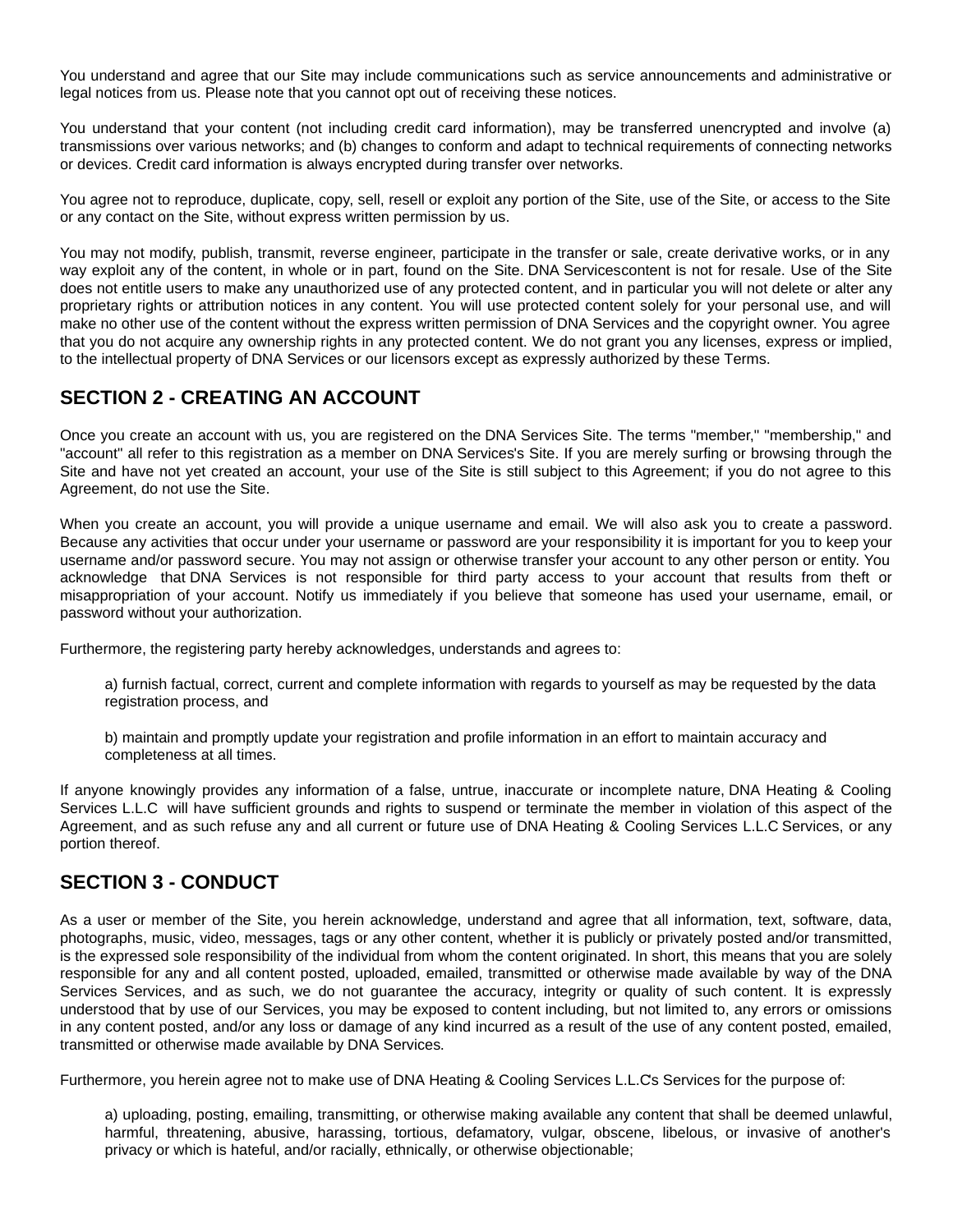b) causing harm to minors in any manner whatsoever;

c) impersonating any individual or entity, including, but not limited to, any DNA Services officials, forum leaders, guides or hosts or falsely stating or otherwise misrepresenting any affiliation with an individual or entity;

d) forging captions, headings or titles or otherwise offering any content that you personally have no right to pursuant to any law nor having any contractual or fiduciary relationship with;

e) uploading, posting, emailing, transmitting or otherwise offering any such content that may infringe upon any patent, copyright, trademark, or any other proprietary or intellectual rights of any other party;

f) uploading, posting, emailing, transmitting or otherwise offering any content that you do not personally have any right to offer pursuant to any law or in accordance with any contractual or fiduciary relationship;

g) uploading, posting, emailing, transmitting, or otherwise offering any unsolicited or unauthorized advertising, promotional flyers, "junk mail," "spam," or any other form of solicitation, except in any such areas that may have been designated for such purpose;

h) uploading, posting, emailing, transmitting, or otherwise offering any source that may contain a software virus or other computer code, any files and/or programs which have been designed to interfere, destroy and/or limit the operation of any computer software, hardware, or telecommunication equipment;

i) disrupting the normal flow of communication, or otherwise acting in any manner that would negatively affect other users' ability to participate in any real time interactions;

j) interfering with or disrupting any DNA Heating & Cooling Services L.L.CServices, servers and/or networks that may be connected or related to our website, including, but not limited to, the use of any device software and/or routine to bypass the robot exclusion headers;

k) intentionally or unintentionally violating any local, state, federal, national or international law, including, but not limited to, rules, guidelines, and/or regulations decreed by the U.S. Securities and Exchange Commission, in addition to any rules of any nation or other securities exchange, that would include without limitation, the New York Stock Exchange, the American Stock Exchange, or the NASDAQ, and any regulations having the force of law;

l) providing informational support or resources, concealing and/or disguising the character, location, and or source to any organization delegated by the United States government as a "foreign terrorist organization" in accordance to Section 219 of the Immigration Nationality Act;

m) "stalking" or with the intent to otherwise harass another individual; and/or

n) collecting or storing of any personal data relating to any other member or user in connection with the prohibited conduct and/or activities which have been set forth in the aforementioned paragraphs.

DNA Heating & Cooling Services L.L.C herein reserves the right to pre-screen, refuse and/or delete any content currently available through our Services. In addition, we reserve the right to remove and/or delete any such content that would violate the Terms or which would otherwise be considered offensive to other visitors, users and/or members.

DNA Heating & Cooling Services L.L.C herein reserves the right to access, preserve and/or disclose member account information and/or content if it is requested to do so by law or in good faith belief that any such action is deemed reasonably necessary for:

a) compliance with any legal process;

- b) enforcement of the Terms;
- c) responding to any claim that therein contained content is in violation of the rights of any third party;
- d) responding to requests for customer service; or

e) protecting the rights, property or the personal safety of DNA Heating & Cooling Services L.L.C, its visitors, users and members, including the general public.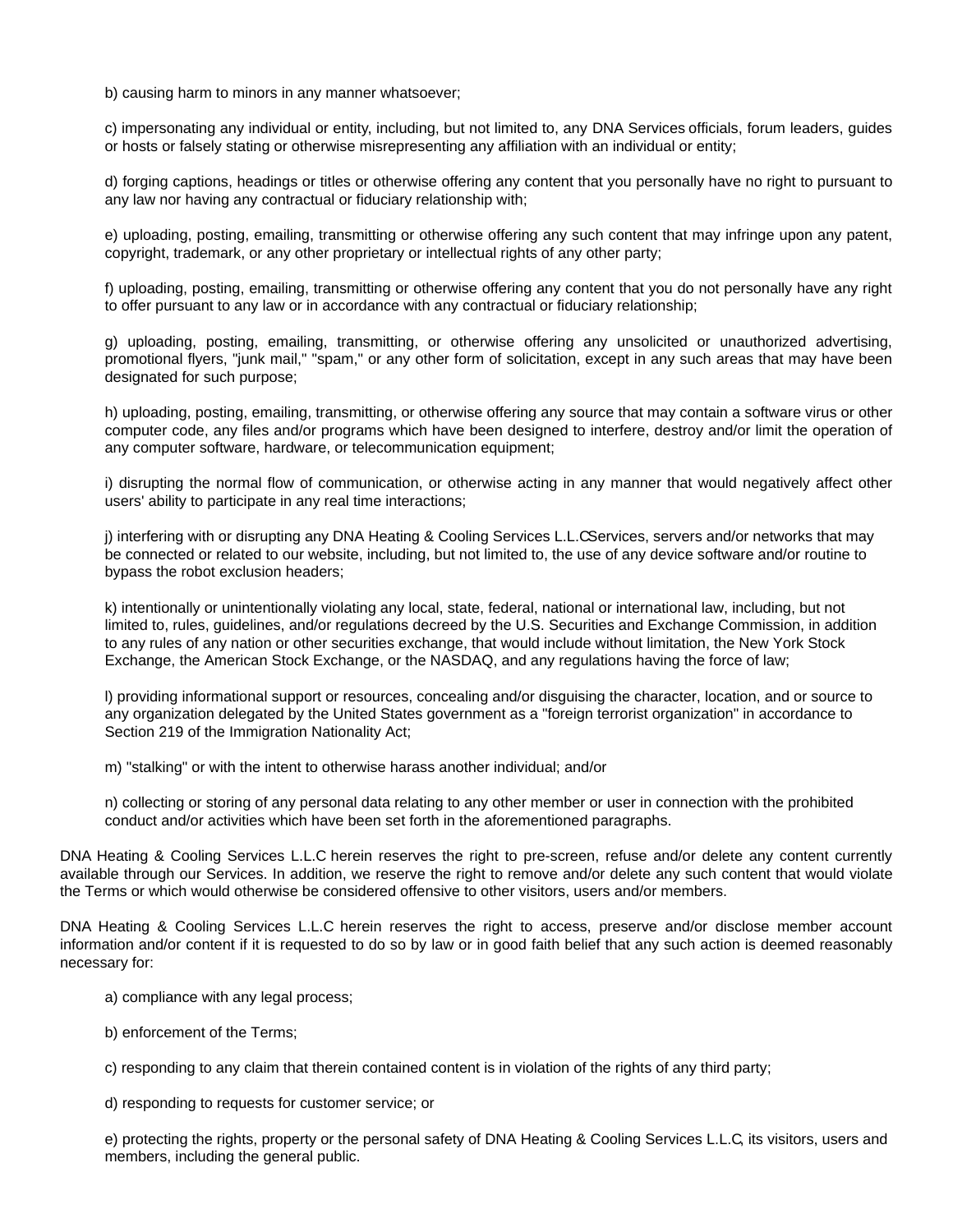DNA Heating & Cooling Services L.L.C herein reserves the right to include the use of security components that may permit digital information or material to be protected, and that such use of information and/or material is subject to usage guidelines and regulations established by DNA Heating & Cooling Services L.L.C or any other content providers supplying content services to DNA Heating & Cooling Services L.L.C. You are hereby prohibited from making any attempt to override or circumvent any of the embedded usage rules in our Services. Furthermore, unauthorized reproduction, publication, distribution, or exhibition of any information or materials supplied by our Services, despite whether done so in whole or in part, is expressly prohibited.

### **SECTION 4 - GLOBAL USE; EXPORT/IMPORT COMPLIANCE**

Due to the global nature of the internet, through the use of our network you hereby agree to comply with all local rules relating to online conduct and that which is considered acceptable content. Uploading, posting and/or transferring of software, technology and other technical data may be subject to the export and import laws of the United States and possibly other countries. Through the use of our network, you thus agree to comply with all applicable export and import laws, statutes and<br>requlations. including. but not limited to, the regulations, including, but not limited to, the Export Administration Regulations [\(http://www.access.gpo.gov/bis/ear/ear\\_data.html](http://www.access.gpo.gov/bis/ear/ear_data.html)), as well as the sanctions control program of the United States [\(http://www.treasury.gov/resource-center/sanctions/Programs/Pages/Programs.aspx](http://www.treasury.gov/resource-center/sanctions/Programs/Pages/Programs.aspx)). Furthermore, you state and pledge that you:

a) are not on the list of prohibited individuals which may be identified on any government export exclusion report [\(http://www.bis.doc.gov/complianceandenforcement/liststocheck.htm](http://www.bis.doc.gov/complianceandenforcement/liststocheck.htm)) nor a member of any other government which may be part of an export-prohibited country identified in applicable export and import laws and regulations;

b) agree not to transfer any software, technology or any other technical data through the use of our network Services to any export-prohibited country;

c) agree not to use our website network Services for any military, nuclear, missile, chemical or biological weaponry end uses that would be a violation of the U.S. export laws; and

d) agree not to post, transfer nor upload any software, technology or any other technical data which would be in violation of the U.S. or other applicable export and/or import laws.

### **SECTION 5 - SUBMITTED CONTENT**

DNA Heating & Cooling Services L.L.C shall not lay claim to ownership of any content submitted by any visitor, member, or user, nor make such content available for inclusion on our website Services. Therefore, you hereby grant and allow for DNA Heating & Cooling Services L.L.C the below listed worldwide, royalty-free and non-exclusive licenses, as applicable:

a) The content submitted or made available for inclusion on the publicly accessible areas of DNA Heating & Cooling Services L.L.C's Sites, the license provided to permit to use, distribute, reproduce, modify, adapt, publicly perform and/or publicly display said Content on our network Services is for the sole purpose of providing and promoting the specific area to which this content was placed and/or made available for viewing. This license shall be available so long as you are a member of DNA Heating & Cooling Services L.L.C's sites, and shall terminate at such time when you elect to discontinue your membership.

b) Photos, audio, video and/or graphics submitted or made available for inclusion on the publicly accessible areas of DNA Heating & Cooling Services L.L.C's sites, the license provided to permit to use, distribute, reproduce, modify, adapt, publicly perform and/or publicly display said Content on our network Services are for the sole purpose of providing and promoting the specific area in which this content was placed and/or made available for viewing. This license shall be available so long as you are a member of DNA Heating & Cooling Services L.L.C's sites and shall terminate at such time when you elect to discontinue your membership.

c) For any other content submitted or made available for inclusion on the publicly accessible areas of DNA Heating & Cooling Services L.L.C's sites, the continuous, binding and completely sub-licensable license which is meant to permit to use, distribute, reproduce, modify, adapt, publish, translate, publicly perform and/or publicly display said content, whether in whole or in part, and the incorporation of any such Content into other works in any arrangement or medium current used or later developed.

Those areas which may be deemed "publicly accessible" areas of DNA Heating & Cooling Services L.L.C's Sites are those such areas of our network properties which are meant to be available to the general public, and which would include message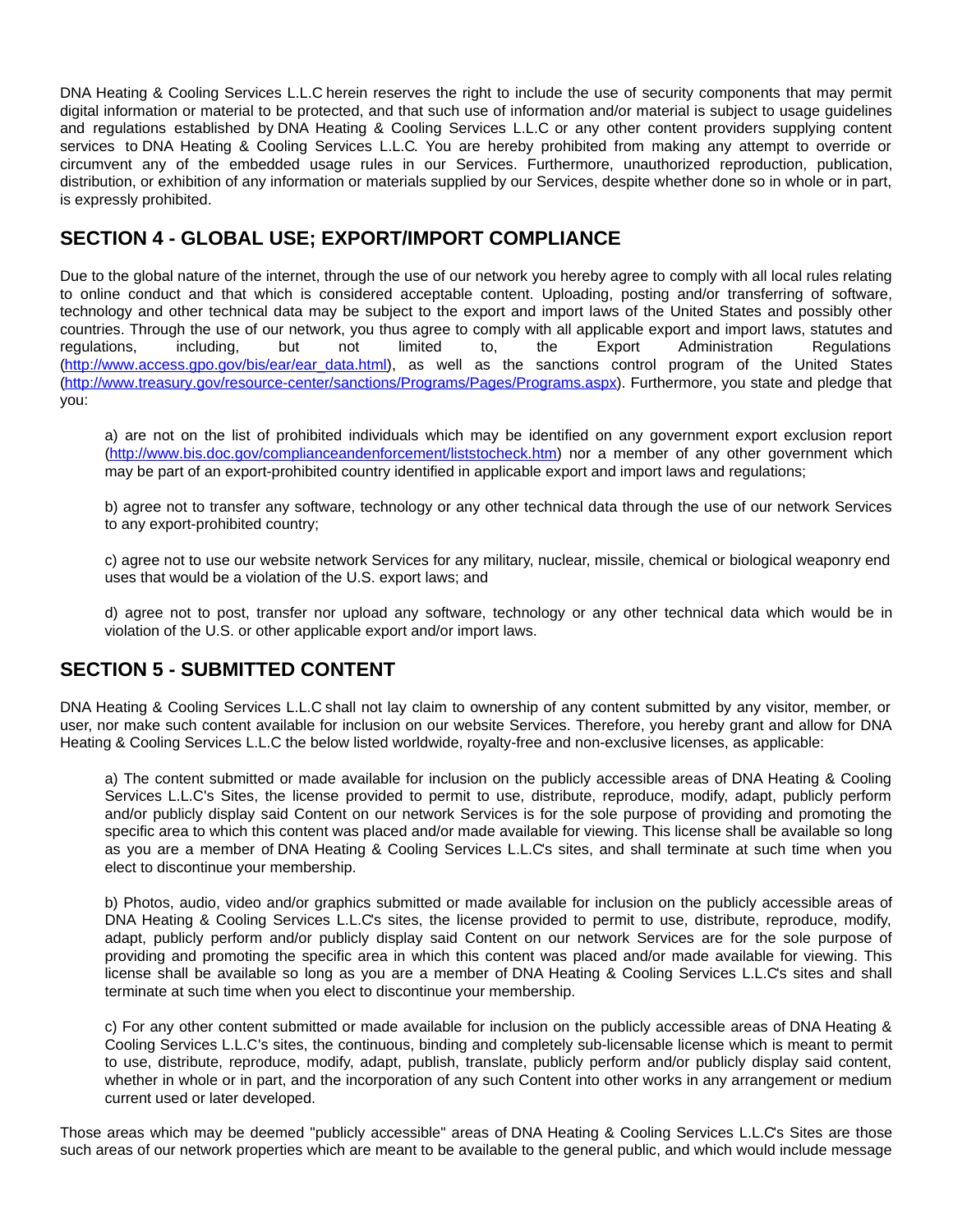boards and groups that are openly available to both users and members. However, those areas which are not open to the public, and thus available to members only, would include our mail system and instant messaging.

#### **CONTRIBUTIONS TO COMPANY WEBSITE**

DNA Heating & Cooling Services L.L.C may provide an area for our user and members to contribute feedback to our website. When you submit ideas, documents, suggestions and/or proposals ("**Contributions**") to our site, you acknowledge and agree that:

a) your contributions do not contain any type of confidential or proprietary information;

b) DNA Services shall not be liable or under any obligation to ensure or maintain confidentiality, expressed or implied, related to any Contributions;

c) DNA Services shall be entitled to make use of and/or disclose any such Contributions in any such manner as they may see fit;

d) the contributor's Contributions shall automatically become the sole property of DNA Services; and

e) DNA Services is under no obligation to either compensate or provide any form of reimbursement in any manner or nature.

#### **SECTION 6 - INDEMNITY**

All users and/or members agree to insure and hold DNA Heating & Cooling Services L.L.C, our subsidiaries, affiliates, agents, employees, officers, partners and/or licensors blameless or not liable for any claim or demand, which may include, but is not limited to, reasonable attorney fees made by any third party which may arise from any content a member or user of our Site may submit, post, modify, transmit or otherwise make available through our Services, the use of DNA Services Services or your connection with these Services, your violations of the Terms of Service and/or your violation of any such rights of another person.

### **SECTION 7 - COMMERCIAL REUSE OF SERVICES**

The member or user herein agrees not to replicate, duplicate, copy, trade, sell, resell nor exploit for any commercial reason any part, use of, or access to DNA Services's sites.

### **SECTION 8 - MODIFICATIONS**

DNA Heating & Cooling Services L.L.Creserves the right at any time it may deem fit, to modify, alter and or discontinue, whether temporarily or permanently, our service, or any part thereof, with or without prior notice. In addition, we shall not be held liable to you or to any third party for any such alteration, modification, suspension and/or discontinuance of our Services, or any part thereof.

#### **SECTION 9 - TERMINATION**

As a member of https://www.dnaservicespa.com/, you may cancel or terminate your account, associated email address and/or access to our Services by submitting a cancellation or termination request to .

As a member, you agree that DNA Heating & Cooling Services L.L.C may, without any prior written notice, immediately suspend, terminate, discontinue and/or limit your account, any email associated with your account, and access to any of our Services. The cause for such termination, discontinuance, suspension and/or limitation of access shall include, but is not limited to:

a) any breach or violation of our Terms or any other incorporated agreement, regulation and/or guideline;

- b) by way of requests from law enforcement or any other governmental agencies;
- c) the discontinuance, alteration and/or material modification to our Services, or any part thereof;
- d) unexpected technical or security issues and/or problems;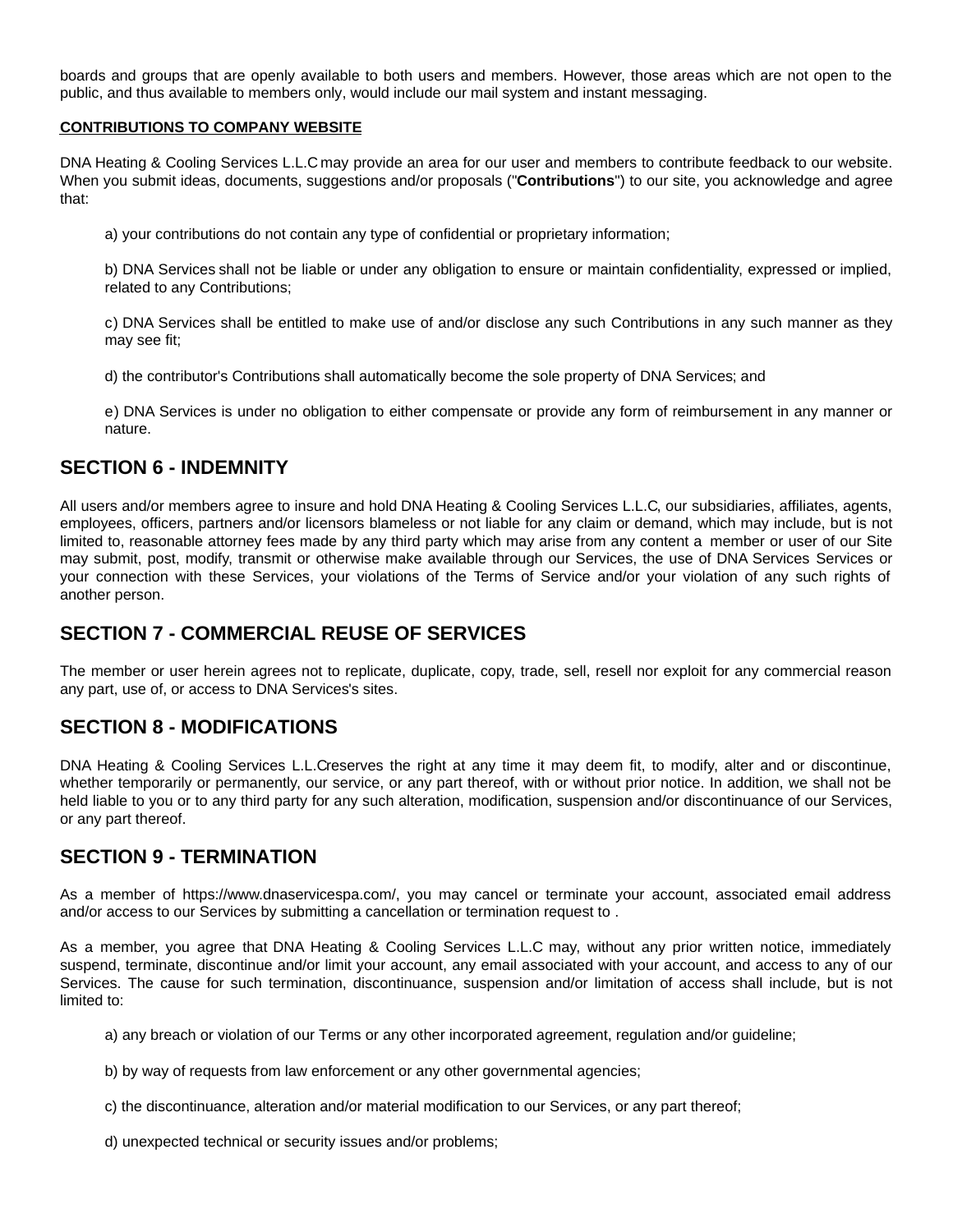e) any extended periods of inactivity;

f) any engagement by you in any fraudulent or illegal activities; and/or

g) the nonpayment of any associated fees that may be owed by you in connection with your https://www.dnaservicespa.com/ account Services.

Furthermore, you herein agree that any and all terminations, suspensions, discontinuances, and or limitations of access for cause shall be made at our sole discretion and that we shall not be liable to you or any other third party with regards to the termination of your account, associated email address and/or access to any of our Services.

The termination of your account with https://www.dnaservicespa.com/ shall include any and/or all of the following:

a) the removal of any access to all or part of the Services offered within https://www.dnaservicespa.com/;

b) the deletion of your password and any and all related information, files, and any such content that may be associated with or inside your account, or any part thereof; and

c) the barring of any further use of all or part of our Services.

### **SECTION 10 - LINKS**

Either DNA Heating & Cooling Services L.L.C or any third parties may provide links to other websites and/or resources. Thus, you acknowledge and agree that we are not responsible for the availability of any such external sites or resources, and as such, we do not endorse nor are we responsible or liable for any content, products, advertising or any other materials, on or available from such third-party sites or resources. Furthermore, you acknowledge and agree that DNA Heating & Cooling Services L.L.C shall not be responsible or liable, directly or indirectly, for any such damage or loss which may be a result of, caused or allegedly to be caused by or in connection with the use of or the reliance on any such content, goods or Services made available on or through any such site or resource.

### **SECTION 11 - PROPRIETARY RIGHTS**

You do hereby acknowledge and agree that DNA Heating & Cooling Services L.L.C's Services and any essential software that may be used in connection with our Services ("Software") shall contain proprietary and confidential material that is protected by applicable intellectual property rights and other laws. Furthermore, you herein acknowledge and agree that any Content which may be contained in any advertisements or information presented by and through our Services or by advertisers is protected by copyrights, trademarks, patents or other proprietary rights and laws. Therefore, except for that which is expressly permitted by applicable law or as authorized by DNA Heating & Cooling Services L.L.C or such applicable licensor, you agree not to alter, modify, lease, rent, loan, sell, distribute, transmit, broadcast, publicly perform and/or created any plagiaristic works which are based on DNA Heating & Cooling Services L.L.C Services (e.g. Content or Software), in whole or part.

DNA Heating & Cooling Services L.L.C hereby grants you a personal, non-transferable and non-exclusive right and/or license to make use of the object code or our Software on a single computer, as long as you do not, and shall not, allow any third party to duplicate, alter, modify, create or plagiarize work from, reverse engineer, reverse assemble or otherwise make an attempt to locate or discern any source code, sell, assign, sublicense, grant a security interest in and/or otherwise transfer any such right in the Software. Furthermore, you do herein agree not to alter or change the Software in any manner, nature or form, and as such, not to use any modified versions of the Software, including and without limitation, for the purpose of obtaining unauthorized access to our Services. Lastly, you also agree not to access or attempt to access our Services through any means other than through the interface which is provided by DNA Heating & Cooling Services L.L.C for use in accessing our Services.

#### **SECTION 12 - WARRANTY DISCLAIMERS**

YOU HEREIN EXPRESSLY ACKNOWLEDGE AND AGREE THAT:

a) THE USE OF DNA HEATING & COOLING SERVICES L.L.C SERVICES AND SOFTWARE ARE AT THE SOLE RISK BY YOU. OUR SERVICES AND SOFTWARE SHALL BE PROVIDED ON AN "AS IS" AND/OR "AS AVAILABLE" BASIS. DNA HEATING & COOLING SERVICES L.L.C AND OUR SUBSIDIARIES, AFFILIATES, OFFICERS, EMPLOYEES, AGENTS, PARTNERS AND LICENSORS EXPRESSLY DISCLAIM ANY AND ALL WARRANTIES OF ANY KIND WHETHER EXPRESSED OR IMPLIED, INCLUDING, BUT NOT LIMITED TO ANY IMPLIED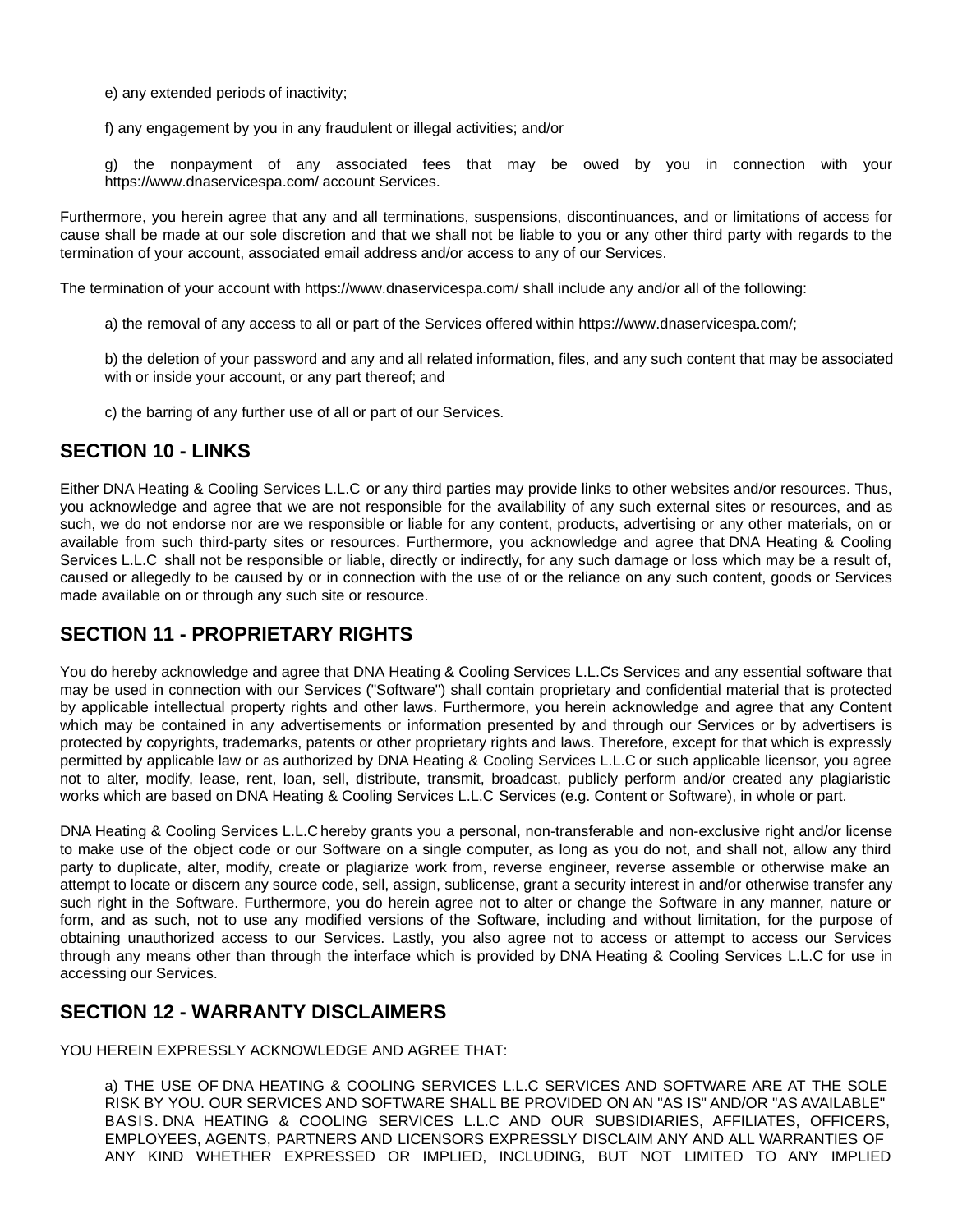WARRANTIES OF TITLE, MERCHANTABILITY, FITNESS FOR A PARTICULAR PURPOSE AND NON-INFRINGEMENT.

b) DNA HEATING & COOLING SERVICES L.L.C AND OUR SUBSIDIARIES, OFFICERS, EMPLOYEES, AGENTS, PARTNERS AND LICENSORS MAKE NO SUCH WARRANTIES THAT (i) DNA HEATING & COOLING SERVICES L.L.C SERVICES OR SOFTWARE WILL MEET YOUR REQUIREMENTS; (ii) DNA HEATING & COOLING SERVICES L.L.C SERVICES OR SOFTWARE SHALL BE UNINTERRUPTED, TIMELY, SECURE OR ERROR-FREE; (iii) THAT SUCH RESULTS WHICH MAY BE OBTAINED FROM THE USE OF THE DNA HEATING & COOLING SERVICES L.L.C SERVICES OR SOFTWARE WILL BE ACCURATE OR RELIABLE; (iv) QUALITY OF ANY PRODUCTS, SERVICES, ANY INFORMATION OR OTHER MATERIAL WHICH MAY BE PURCHASED OR OBTAINED BY YOU THROUGH OUR SERVICES OR SOFTWARE WILL MEET YOUR EXPECTATIONS; AND (v) THAT ANY SUCH ERRORS CONTAINED IN THE SOFTWARE SHALL BE CORRECTED.

c) ANY INFORMATION OR MATERIAL DOWNLOADED OR OTHERWISE OBTAINED BY WAY OF DNA HEATING & COOLING SERVICES L.L.C SERVICES OR SOFTWARE SHALL BE ACCESSED BY YOUR SOLE DISCRETION AND SOLE RISK, AND AS SUCH YOU SHALL BE SOLELY RESPONSIBLE FOR AND HEREBY WAIVE ANY AND ALL CLAIMS AND CAUSES OF ACTION WITH RESPECT TO ANY DAMAGE TO YOUR COMPUTER AND/OR INTERNET ACCESS, DOWNLOADING AND/OR DISPLAYING, OR FOR ANY LOSS OF DATA THAT COULD RESULT FROM THE DOWNLOAD OF ANY SUCH INFORMATION OR MATERIAL.

d) NO ADVICE AND/OR INFORMATION, DESPITE WHETHER WRITTEN OR ORAL, THAT MAY BE OBTAINED BY YOU FROM DNA HEATING & COOLING SERVICES L.L.C OR BY WAY OF OR FROM OUR SERVICES OR SOFTWARE SHALL CREATE ANY WARRANTY NOT EXPRESSLY STATED IN THE TERMS.

e) A SMALL PERCENTAGE OF SOME USERS MAY EXPERIENCE SOME DEGREE OF EPILEPTIC SEIZURE WHEN EXPOSED TO CERTAIN LIGHT PATTERNS OR BACKGROUNDS THAT MAY BE CONTAINED ON A COMPUTER SCREEN OR WHILE USING OUR SERVICES. CERTAIN CONDITIONS MAY INDUCE A PREVIOUSLY UNKNOWN CONDITION OR UNDETECTED EPILEPTIC SYMPTOM IN USERS WHO HAVE SHOWN NO HISTORY OF ANY PRIOR SEIZURE OR EPILEPSY. SHOULD YOU, ANYONE YOU KNOW OR ANYONE IN YOUR FAMILY HAVE AN EPILEPTIC CONDITION, PLEASE CONSULT A PHYSICIAN IF YOU EXPERIENCE ANY OF THE FOLLOWING SYMPTOMS WHILE USING OUR SERVICES: DIZZINESS, ALTERED VISION, EYE OR MUSCLE TWITCHES, LOSS OF AWARENESS, DISORIENTATION, ANY INVOLUNTARY MOVEMENT, OR CONVULSIONS.

#### **SECTION 13 - LIMITATION OF LIABILITY**

YOU EXPLICITLY ACKNOWLEDGE, UNDERSTAND AND AGREE THAT DNA HEATING & COOLING SERVICES L.L.C AND OUR SUBSIDIARIES, AFFILIATES, OFFICERS, EMPLOYEES, AGENTS, PARTNERS AND LICENSORS SHALL NOT BE LIABLE TO YOU FOR ANY PUNITIVE, INDIRECT, INCIDENTAL, SPECIAL, CONSEQUENTIAL OR EXEMPLARY DAMAGES, INCLUDING, BUT NOT LIMITED TO, DAMAGES WHICH MAY BE RELATED TO THE LOSS OF ANY PROFITS, GOODWILL, USE, DATA AND/OR OTHER INTANGIBLE LOSSES, EVEN THOUGH WE MAY HAVE BEEN ADVISED OF SUCH POSSIBILITY THAT SAID DAMAGES MAY OCCUR, AND RESULT FROM:

- a) THE USE OR INABILITY TO USE OUR SERVICE;
- b) THE COST OF PROCURING SUBSTITUTE GOODS AND SERVICES;
- c) UNAUTHORIZED ACCESS TO OR THE ALTERATION OF YOUR TRANSMISSIONS AND/OR DATA;
- d) STATEMENTS OR CONDUCT OF ANY SUCH THIRD PARTY ON OUR SERVICE;
- e) AND ANY OTHER MATTER WHICH MAY BE RELATED TO OUR SERVICE.

#### **SECTION 14 - RELEASE**

In the event you have a dispute, you agree to release DNA Heating & Cooling Services L.L.C(and its officers, directors, employees, agents, parent subsidiaries, affiliates, co-branders, partners and any other third parties) from claims, demands and damages (actual and consequential) of every kind and nature, known and unknown, suspected or unsuspected, disclosed and undisclosed, arising out of or in any way connected to such dispute.

### **SECTION 15 - NOTICE**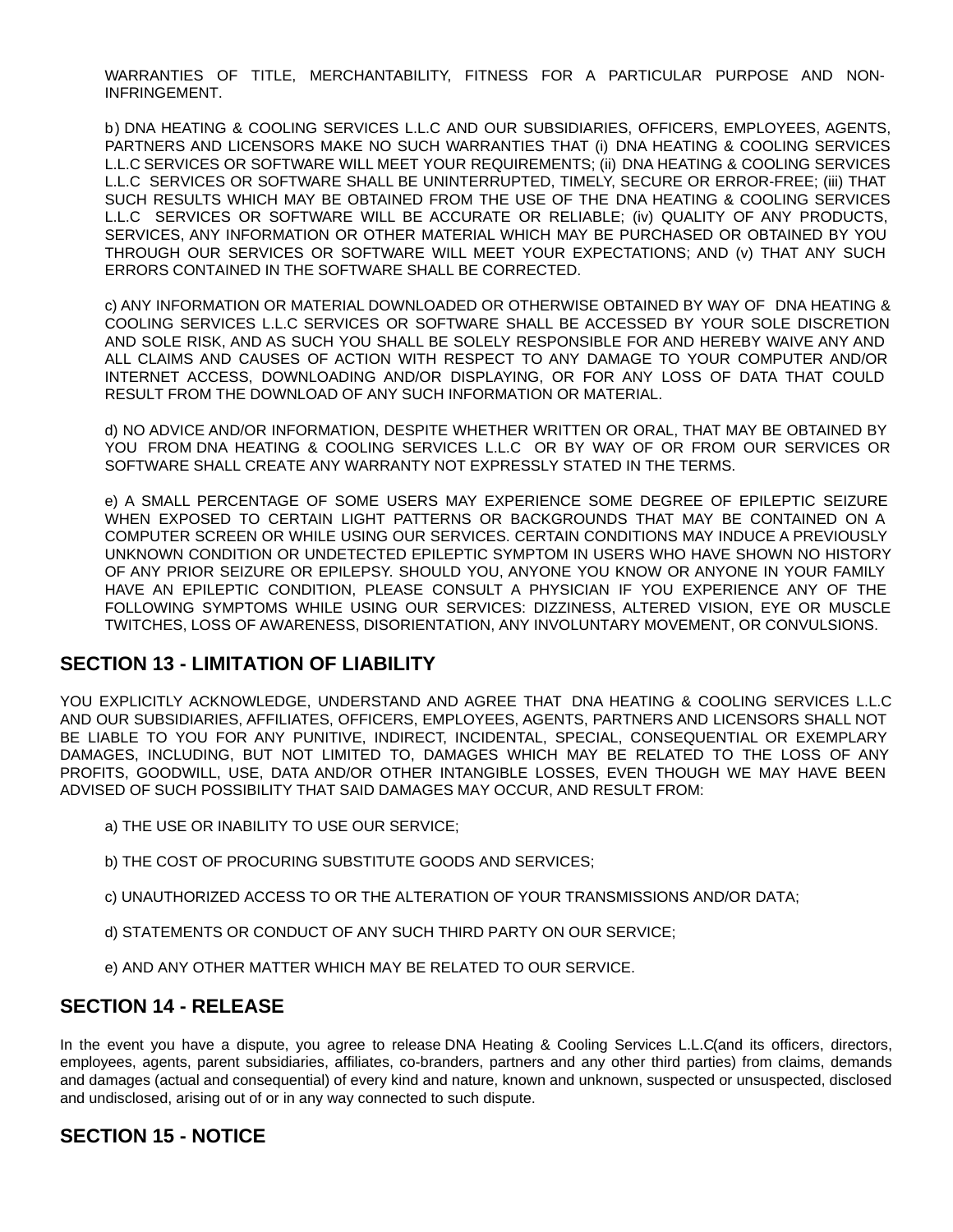DNA Heating & Cooling Services L.L.C may furnish you with notices, including those with regards to any changes to the Terms, including but not limited to email, regular mail, MMS or SMS, text messaging, postings on our website Services, or other reasonable means currently known or any which may be herein after developed. Any such notices may not be received if you violate any aspects of the Terms by accessing our Services in an unauthorized manner. Your acceptance of this Agreement constitutes your agreement that you are deemed to have received any and all notices that would have been delivered had you accessed our Services in an authorized manner.

# **SECTION 16 - INTELLECTUAL PROPERTY RIGHTS**

You herein acknowledge, understand and agree that all of the DNA Heating & Cooling Services L.L.Ctrademarks, copyright, trade name, service marks, and other DNA Heating & Cooling Services L.L.Clogos and any brand features, and/or product and service names are trademarks and as such, are and shall remain the property of DNA Heating & Cooling Services L.L.C. You herein agree not to display and/or use in any manner the DNA Heating & Cooling Services L.L.Clogo or marks without obtaining DNA Heating & Cooling Services L.L.C's prior written consent.

DNA Heating & Cooling Services L.L.C will always respect the intellectual property of others, and we ask that all of our users do the same. With regards to appropriate circumstances and at its sole discretion, DNA Heating & Cooling Services L.L.C may disable and/or terminate the accounts of any user who violates our Terms and/or infringes the rights of others. If you feel that your work has been duplicated in such a way that would constitute copyright infringement, or if you believe your intellectual property rights have been otherwise violated, you should provide to us the following information:

a) The electronic or the physical signature of the individual that is authorized on behalf of the owner of the copyright or other intellectual property interest;

b) A description of the copyrighted work or other intellectual property that you believe has been infringed upon;

c) A description of the location of the site which you allege has been infringing upon your work;

d) Your physical address, telephone number, and email address;

e) A statement, in which you state that the alleged and disputed use of your work is not authorized by the copyright owner, its agents or the law;

f) And finally, a statement, made under penalty of perjury, that the aforementioned information in your notice is truthful and accurate, and that you are the copyright or intellectual property owner, representative or agent authorized to act on the copyright or intellectual property owner's behalf.

The DNA Heating & Cooling Services L.L.C agent for notice of claims of copyright or other intellectual property infringement can be contacted as follows:

Mailing Address: DNA Heating & Cooling Services L.L.C Attn: Copyright Agent **Northeast** Philadelphia, Pennsylvania 19135

Telephone: 2152341658 Email: Sales@dnaservicespa.com

# **SECTION 17 - ENTIRE AGREEMENT**

This Agreement constitutes the entire agreement between you and DNA Heating & Cooling Services L.L.Cand shall govern the use of our Services, superseding any prior version of this Agreement between you and us with respect to DNA Heating & Cooling Services L.L.C Services. You may also be subject to additional terms and conditions that may apply when you use or purchase certain other DNA Heating & Cooling Services L.L.C Services, affiliate Services, third-party content or third-party software.

### **SECTION 18 - CHOICE OF LAW AND FORUM**

It is at the mutual agreement of both you and DNA Heating & Cooling Services L.L.C with regard to the Agreement that the relationship between the parties shall be governed by the laws of the state of Pennsylvania without regard to its conflict of law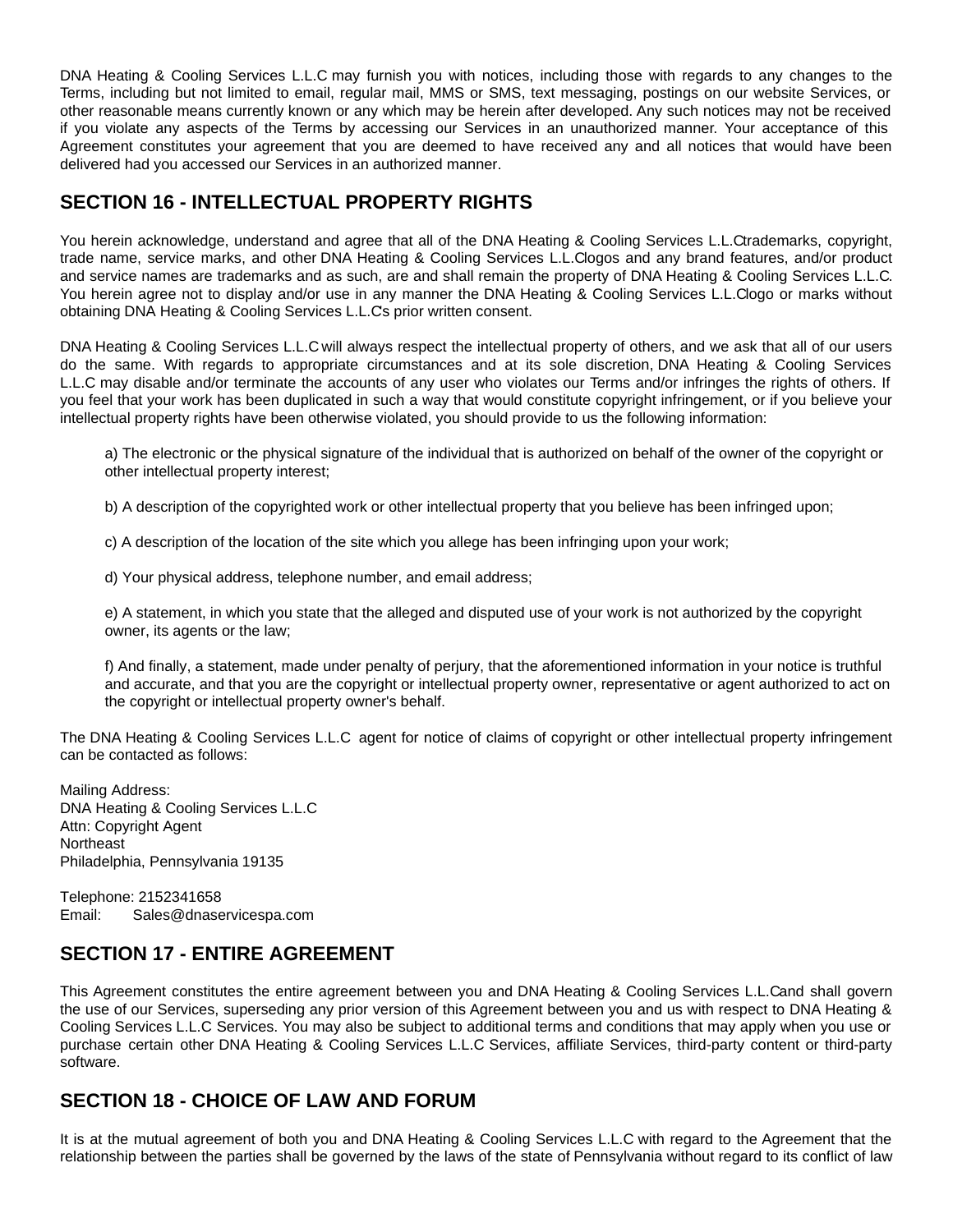provisions and that any and all claims, causes of action and/or disputes, arising out of or relating to theAgreement, or the relationship between you and DNA Heating & Cooling Services L.L.C, shall be filed within the courts having jurisdiction within the County of Philadelphia , Pennsylvania or the U.S. District Court located in said state. You and DNA Heating & Cooling Services L.L.C agree to submit to the jurisdiction of the courts as previously mentioned, and agree to waive any and all objections to the exercise of jurisdiction over the parties by such courts and to venue in such courts.

## **SECTION 19 - WAIVER AND SEVERABILITY OF TERMS**

At any time, should DNA Heating & Cooling Services L.L.C fail to exercise or enforce any right or provision of the Agreement, such failure shall not constitute a waiver of such right or provision. If any provision of this Agreement is found by a court of competent jurisdiction to be invalid, the parties nevertheless agree that the court should endeavor to give effect to the parties' intentions as reflected in the provision, and the other provisions of the Agreement remain in full force and effect.

## **SECTION 20 - NO RIGHT OF SURVIVORSHIP NON-TRANSFERABILITY**

You acknowledge, understand and agree that your account is non-transferable and any rights to your ID and/or contents within your account shall terminate upon your death. Upon receipt of a copy of a death certificate, your account may be terminated and all contents therein permanently deleted.

# **SECTION 21 - STATUTE OF LIMITATIONS**

You acknowledge, understand and agree that regardless of any statute or law to the contrary, any claim or action arising out of or related to the use of our Services or the Agreement must be filed within 1 year(s) after said claim or cause of action arose or shall be forever barred.

## **SECTION 22 - VIOLATIONS**

Please report any and all violations of this Agreement to DNA Heating & Cooling Services L.L.Cas follows:

Mailing Address: DNA Heating & Cooling Services L.L.C Northeast Philadelphia, Pennsylvania 19135

Telephone: 2152341658 Email: Sales@dnaservicespa.com

# **SECTION 23 - GOVERNMENT REQUESTS**

In order to cooperate with governmental requests, subpoenas or court orders, to protect our systems, or to ensure the integrity and operation of our business and systems, we may access and disclose any information we consider necessary or appropriate, including and without limitation, your information, IP address, and usage history. Our right to disclose any such information is governed by the terms of our Privacy Policy.

### **SECTION 24 - FOREIGN ACCESS OF SITE**

The Site is controlled, operated and administered by DNA Servicesfrom our offices within the USA. If you access the Site from a location outside the USA, you are responsible for compliance with all local laws. You agree that you will not use DNA Services's content accessed through the Site in any country or in any manner prohibited by any applicable laws, restrictions or regulations.

# **SECTION 25 - ERRORS, INACCURACIES AND OMISSIONS**

Occasionally there may be information on our Site that contains typographical errors, inaccuracies or omissions that may relate to product descriptions, pricing, promotions, offers, product shipping charges, transit times and availability. We reserve the right to correct any errors, inaccuracies or omissions, and to change or update information or cancel orders if any information on the Site or on any related Site is inaccurate at any time without prior notice (including after you have submitted your order).